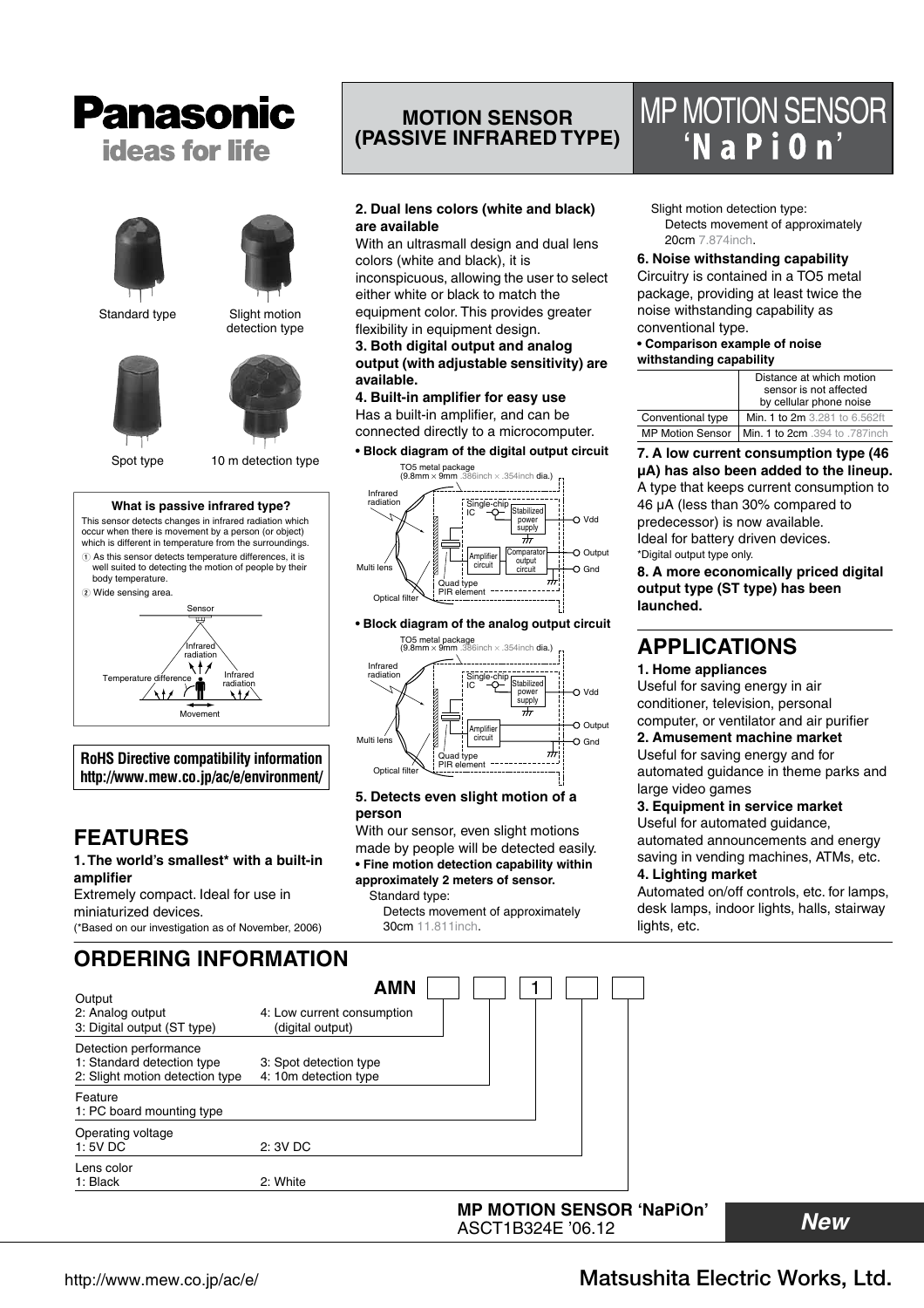# **PRODUCT TYPES**

| 1. Digital output |  |
|-------------------|--|
|-------------------|--|

| Rated operating               |                                 |             | Ambient                                                                                     | Lens color   | Part No. | Packing quantity |            |
|-------------------------------|---------------------------------|-------------|---------------------------------------------------------------------------------------------|--------------|----------|------------------|------------|
| voltage                       | Detection performance           |             | temperature                                                                                 |              |          | Inner            | Outer      |
|                               |                                 |             |                                                                                             | <b>Black</b> | AMN31111 |                  |            |
|                               | Standard detection              | Standard    |                                                                                             | White        | AMN31112 |                  |            |
|                               | type                            | Low current |                                                                                             | Black        | AMN41121 |                  |            |
|                               |                                 | consumption |                                                                                             | White        | AMN41122 |                  |            |
|                               |                                 |             |                                                                                             | <b>Black</b> | AMN32111 |                  |            |
| 3 to 6 V DC                   | Slight motion<br>detection type |             | Standard<br>Low current<br>$-20$ to $+60^{\circ}$ C<br>$-4$ to $+140^{\circ}$ F<br>Standard | White        | AMN32112 |                  |            |
|                               |                                 |             |                                                                                             | <b>Black</b> | AMN42121 |                  |            |
|                               |                                 | consumption |                                                                                             | White        | AMN42122 |                  |            |
| 2.2 to 3 V DC<br>(Low current | Spot detection type             |             |                                                                                             | <b>Black</b> | AMN33111 | 50 pcs.          | 1,000 pcs. |
| consumption type)             |                                 |             |                                                                                             | White        | AMN33112 |                  |            |
|                               |                                 | Low current |                                                                                             | <b>Black</b> | AMN43121 |                  |            |
|                               |                                 | consumption |                                                                                             | White        | AMN43122 |                  |            |
|                               |                                 | Standard    |                                                                                             | Black        | AMN34111 |                  |            |
|                               | 10m detection type              |             |                                                                                             | White        | AMN34112 |                  |            |
|                               |                                 | Low current |                                                                                             | Black        | AMN44121 |                  |            |
|                               | consumption                     |             |                                                                                             | White        | AMN44122 |                  |            |

### **2. Analog output**

| Rated operating |                              | Ambient                                              |              | Part No. | Packing quantity |           |
|-----------------|------------------------------|------------------------------------------------------|--------------|----------|------------------|-----------|
| voltage         |                              | Detection performance<br>Lens color<br>temperature   |              |          | Inner            | Outer     |
| 4.5 to 5.5 V DC | Standard detection type      |                                                      | <b>Black</b> | AMN21111 |                  |           |
|                 |                              | $-20$ to $+60^{\circ}$ C<br>$-4$ to $+140^{\circ}$ F | White        | AMN21112 | 50 pcs.          |           |
|                 | Slight motion detection type |                                                      | <b>Black</b> | AMN22111 |                  |           |
|                 |                              |                                                      | White        | AMN22112 |                  |           |
|                 | Spot detection type          |                                                      | <b>Black</b> | AMN23111 |                  | ,000 pcs. |
|                 |                              |                                                      | White        | AMN23112 |                  |           |
|                 |                              |                                                      | <b>Black</b> | AMN24111 |                  |           |
|                 | 10m detection type           |                                                      | White        | AMN24112 |                  |           |

# **PERFORMANCE**

### **1. Detection performance**

| Items                                                                 |                | Standard<br>detection type | Slight motion<br>detection type | Spotdetection<br>type | 10m detection<br>type  | Conditions of objects to be detected                                                                                                                                                                             |  |  |
|-----------------------------------------------------------------------|----------------|----------------------------|---------------------------------|-----------------------|------------------------|------------------------------------------------------------------------------------------------------------------------------------------------------------------------------------------------------------------|--|--|
| Rated detection distance<br>*Remark 1                                 |                | 5m 16.404ft<br>(Max.)      | 2m 6.562ft<br>(Max.)            | 5m 16.404ft<br>(Max.) | 10m 32.808ft<br>(Max.) | 1. Detectable difference in temperature between the target and<br>background for the spot type is more than 4°C 39.2°F.<br>2. Movement speed                                                                     |  |  |
| *Remark 2<br>Vertical<br>Detection<br>*Remark 2<br>range<br>*Remark 3 | Horizontal     | $100^\circ$                | $91^\circ$                      | $38^\circ$            | $110^\circ$            | 1) Digital output type (ST type)<br>• Standard detection type/Spot detection type/<br>10m detection type: 0.8 to 1.2 m/s<br>• Slight motion detection type: 0.5 m/s                                              |  |  |
|                                                                       |                | $82^{\circ}$               | $91^\circ$                      | $22^{\circ}$          | $93^\circ$             | 2) Analog output and low current consumption types<br>• Standard detection type/Spot detection type/<br>10m detection type: 0.5 to 1.5 m/s<br>• Slight motion detection type: 0.3 to 1.0 m/s                     |  |  |
|                                                                       | Detection zone | 64 zones                   | 104 zones                       | 24 zones              | 80 zones               | 3. Detection object = human body (size is $700$ mm $\times$ 250mm<br>27.559 inch $\times$ 9.843 inch, but for the slight motion detection<br>type the size is 200mm $\times$ 200mm 7.874inch $\times$ 7.874inch) |  |  |

\*Remarks 1. Depending on the difference in temperature between the background and detection target and the speed at which the target moves, these sensors may be capable of detection beyond the detection distances stated above. Nevertheless, they should be used within the prescribed detection distances. For further details, refer to the detection range diagram on page 4.



\*Remarks 3. Regarding of detection zone, please refer to "DETECTION PERFORMANCE" on page 4. (Standard detection/ Slight motion detection type) (Spot detection type/ 10 m detection type)

| <b>2. Rating</b> (Measuring condition: ambient temp. = $25^{\circ}C$ 77°F) (Common to All types) |                                                   |                                                |  |  |  |  |  |
|--------------------------------------------------------------------------------------------------|---------------------------------------------------|------------------------------------------------|--|--|--|--|--|
| Items                                                                                            | Specified value                                   | Remarks                                        |  |  |  |  |  |
| Power supply voltage                                                                             | $-0.3$ to $7$ V DC                                |                                                |  |  |  |  |  |
| Usable ambient temperature                                                                       | $-20$ to 60 $^{\circ}$ C $-4$ to $+140^{\circ}$ F | No freezing and condensing at low temperature. |  |  |  |  |  |
| Storage temperature                                                                              | $-20$ to 70°C $-4$ to +158°F                      |                                                |  |  |  |  |  |
|                                                                                                  |                                                   |                                                |  |  |  |  |  |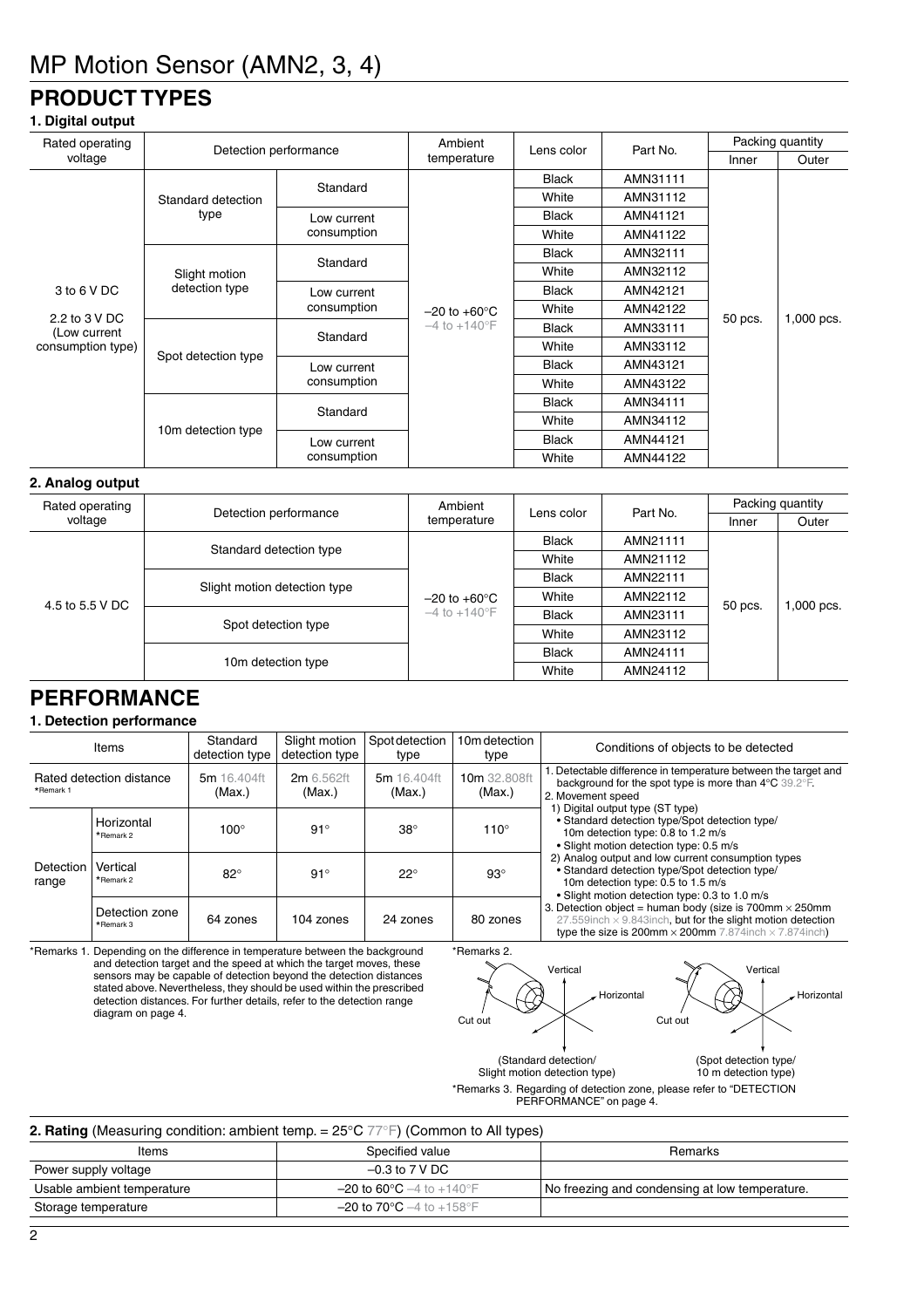### **3. Electrical characteristics** (Measuring condition: ambient temp. = 25°C 77°F; operating voltage = 5V) (Common to All types) 1) Digital output

| Items                                         |         | Symbol                    | Specified value | Measured conditions          |                       |                         |
|-----------------------------------------------|---------|---------------------------|-----------------|------------------------------|-----------------------|-------------------------|
|                                               |         |                           | Standard type   | Low current consumption type |                       |                         |
|                                               |         | <b>Minimum</b>            |                 | 3.0 V DC                     | 2.2 V DC              |                         |
| Rated operating voltage                       |         | Typical                   | Vdd             |                              |                       |                         |
|                                               |         | Maximum                   |                 | 6.0 V DC                     | 3.0 V DC              |                         |
| Rated consumption current<br>(Standby)*Remark |         | Typical<br><b>Maximum</b> | Iw              | 170 µA<br>$300 \mu A$        | 46 µA<br>60 µA        | $lout = 0$              |
|                                               | Current | Maximum                   | lout            | $100 \mu A$                  | 100 µA                | Vout $\geq$ Vdd-0.5     |
| Output<br>(when detecting)                    | Voltage | <b>Minimum</b><br>Maximum | Vout            | $Vdd - 0.5$                  | $Vdd -0.5$            | Open when not detecting |
| Circuit stability time                        |         | Typical<br>Maximum        | Twu             | 7 s<br>30 <sub>s</sub>       | 7s<br>30 <sub>s</sub> |                         |

Remark: The current which is consumed during detection consists of the standby consumed current plus the output current.

### 2) Analog output

| $=$ , , $\ldots$ and $\ldots$ at $\ldots$ |                                      |        |                                       |                                                   |
|-------------------------------------------|--------------------------------------|--------|---------------------------------------|---------------------------------------------------|
| Items                                     |                                      | Symbol | Specified value                       | Measured conditions                               |
| Rated operating voltage                   | <b>Minimum</b><br><b>Maximum</b>     | Vdd    | 4.5 V DC<br>5.5 V DC                  |                                                   |
| Rated consumption current                 | Typical<br>Maximum                   | Iw     | $0.17 \text{ mA}$<br>$0.3 \text{ mA}$ | $lout = 0$                                        |
| Output current                            | Maximum                              | lout   | $50 \mu A$                            |                                                   |
| Output voltage                            | <b>Minimum</b><br>Typical<br>Maximum | Vout   | 0V<br>2.5V<br>Vdd                     |                                                   |
| Output offset average voltage             | <b>Minimum</b><br>Typical<br>Maximum | Voff   | 2.3V<br>2.5V<br>2.7V                  | Steady-state output voltage<br>when not detecting |
| Steady-state noise                        | Typical<br><b>Maximum</b>            | Vn     | 155 m Vp-p<br>300 m Vp-p              |                                                   |
| Circuit stability time                    | Maximum                              | Twu    | 45 s                                  |                                                   |
|                                           |                                      |        |                                       |                                                   |

Note: To set to the same detection performance as the digital type, set the output voltage to the offset voltage (2.5V) ±0.45V (i.e. 2.95V or more and 2.05V or less).

# **[Timing chart]**





#### Remark: Circuit stability time: 30s max. While the circuitry is stabilizing after the power is turned on, the sensor output is not fixed in the "on" state or "off" state. This is true regardless of whether or not the sensor has detected anything.

#### 2) Analog output



## Circuit stability time: 45s max.

While the circuitry is stabilizing after the power is turned on, the sensor output is not fixed in the "on" state or "off" state. This is true regardless of whether or not the sensor has detected anything.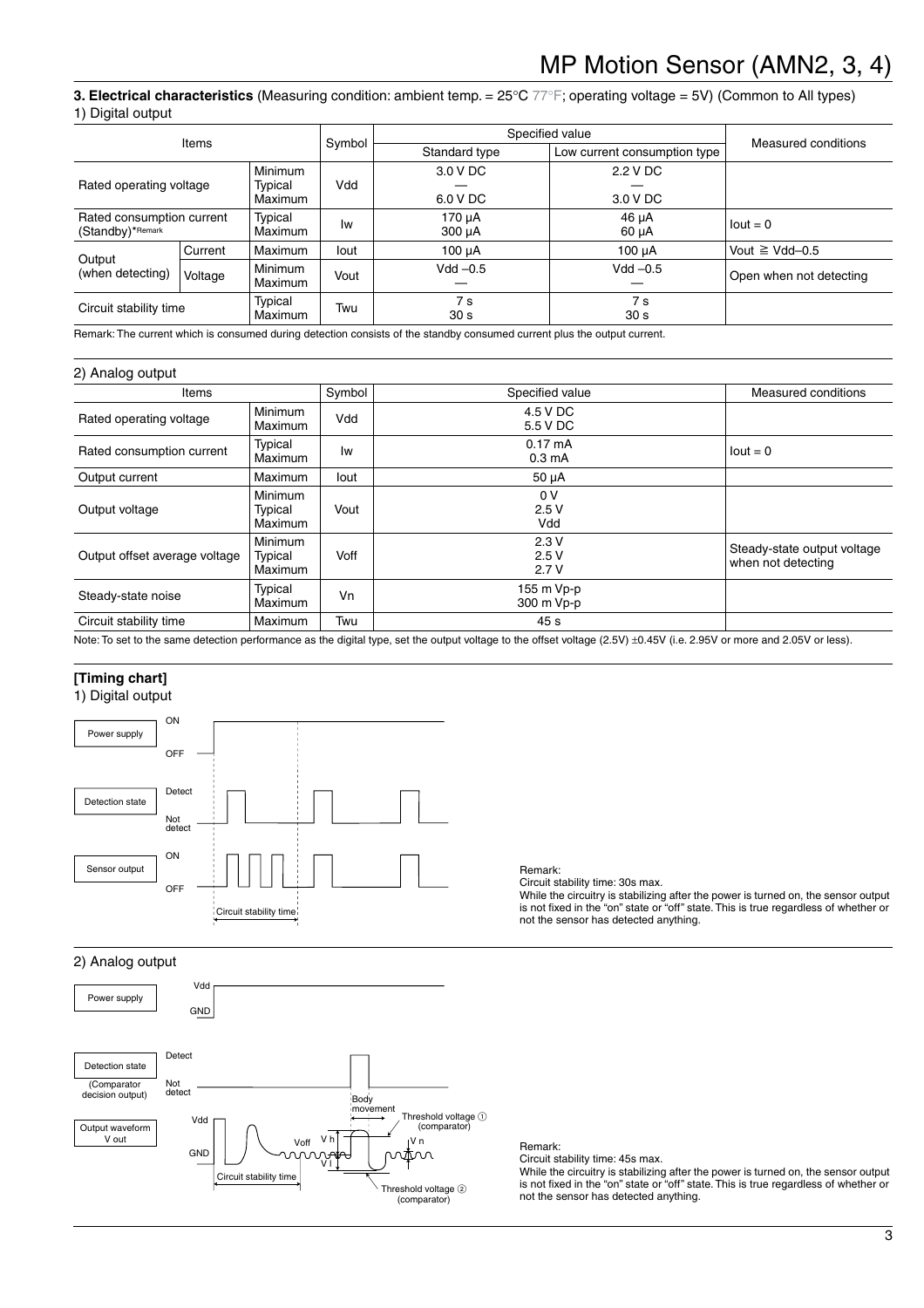# **DETECTION PERFORMANCE**

1. Standard detection type







Remarks:

1. The X-Y cross-sectional diagram shows the detection area.

2. The differences in the detection zone patterns are indicative of the projections of the 26 lenses with single focal point and with three optical axes. An object whose



Remarks:

- 1. The X-Y cross-sectional diagram shows the detection area.
- 2. The differences in the detection zone patterns are indicative of the projections of the 16 lenses with single focal point and with five optical axes. An object whose temperature differs from the background temperature and which crosses inside the detection zone will be detected.



temperature differs from the background temperature and which crosses inside the detection zone will be detected.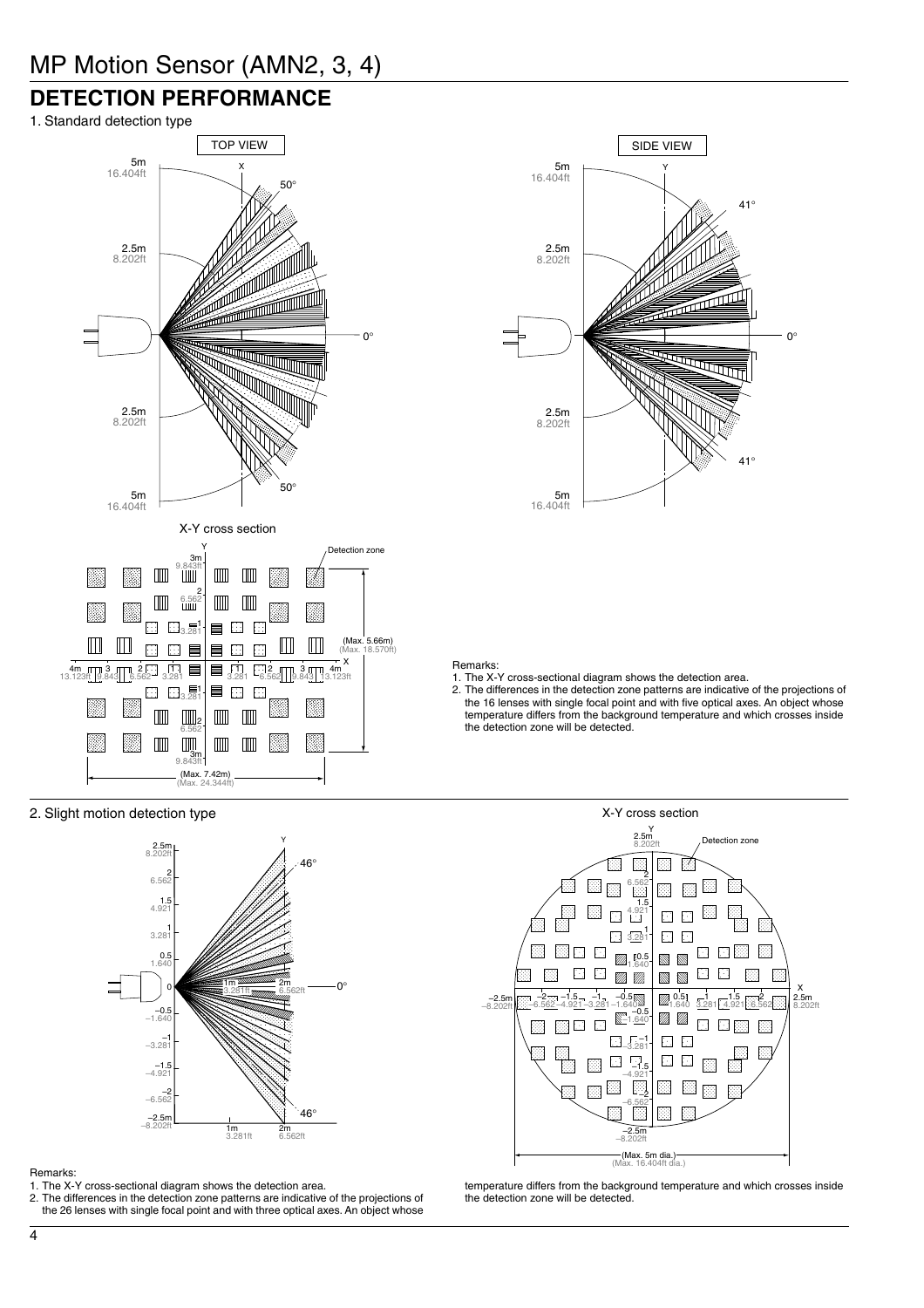

Remarks: 1. The X-Y cross-sectional diagram shows the detection area. 2. The differences in the detection zone patterns are indicative of the projections of the 6 lenses with single focal point and with two optical axes. An object whose temperature differs from the background temperature and which crosses inside the detection zone will be detected.

#### 4. 10m detection type



#### 5. Notes regarding the detection zone

The detection zone has the polarity shown in the diagram on the right. When targets enter both the  $+$  and  $-$  zones with the same timing, the signals are cancelled each other, thus in this case there is a possibility that the object cannot be detected at the maximum specified detection distance.<br>  $\begin{array}{ccc}\n\mathbb{R} & \longrightarrow & \mathbb{R} \\
\hline\n\mathbb{R} & \longrightarrow & \mathbb{R} \\
\end{array}$ 



Remarks:

- 1. The X-Y cross-sectional diagram shows the detection area.
- 2. The differences in the detection zone patterns are indicative of the projections of the 20 lenses with single focal point and with five optical axes. An object whose temperature differs from the background temperature and which crosses inside the detection zone will be detected.

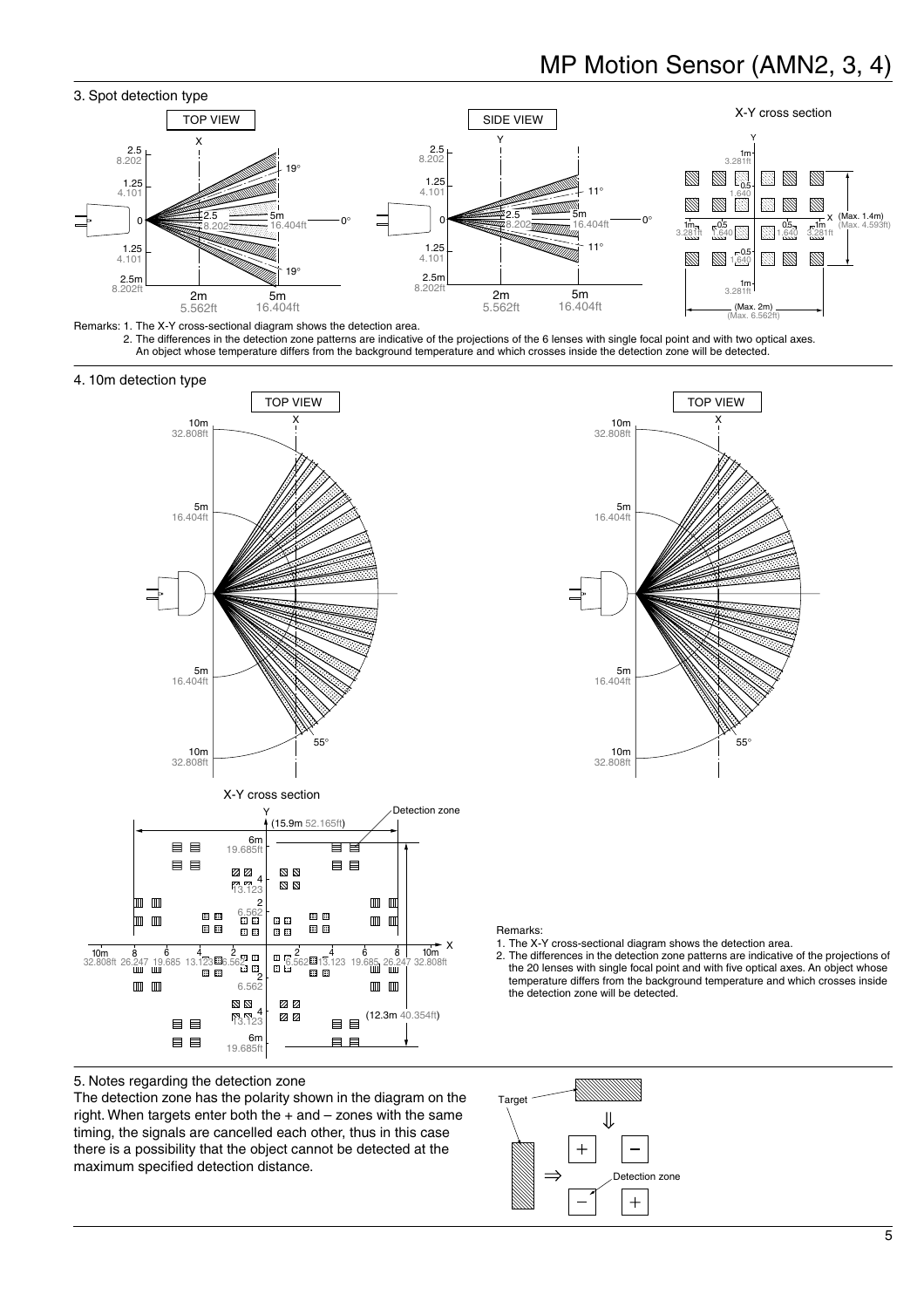# **HOW TO USE**

- 1. Wiring diagram
- 



GND: GND Out: Output (Comparator)

2. Timer circuit example

### 1) Digital output



Note: This is the reference circuit which drives the MP motion sensor. Install a noise filter for applications requiring enhanced detection reliability and noise withstanding capability.

Differences in the specifications of electronic components to which the units are connected sometimes affect their correct operation; please check the units' performance and reliability for each application.

#### 3. Installation

Install the sensor so that people will be entering from the X or Y direction shown below. If persons approch the sensor from the Z direction, detection distance will be shortened.

1) Digital output 2) Analog output



2) Analog output



Note: This circuit is a sample of a drive circuit for the MP Motion Sensor. Its noise resistance and long-term reliability are not considered or investigated. To improve the detection reliability and noise resistance of the circuit, consider adding a noise filter.

Matsushita Electric Works, Ltd. accepts no responsibility for damages resulting from the use of this circuit.

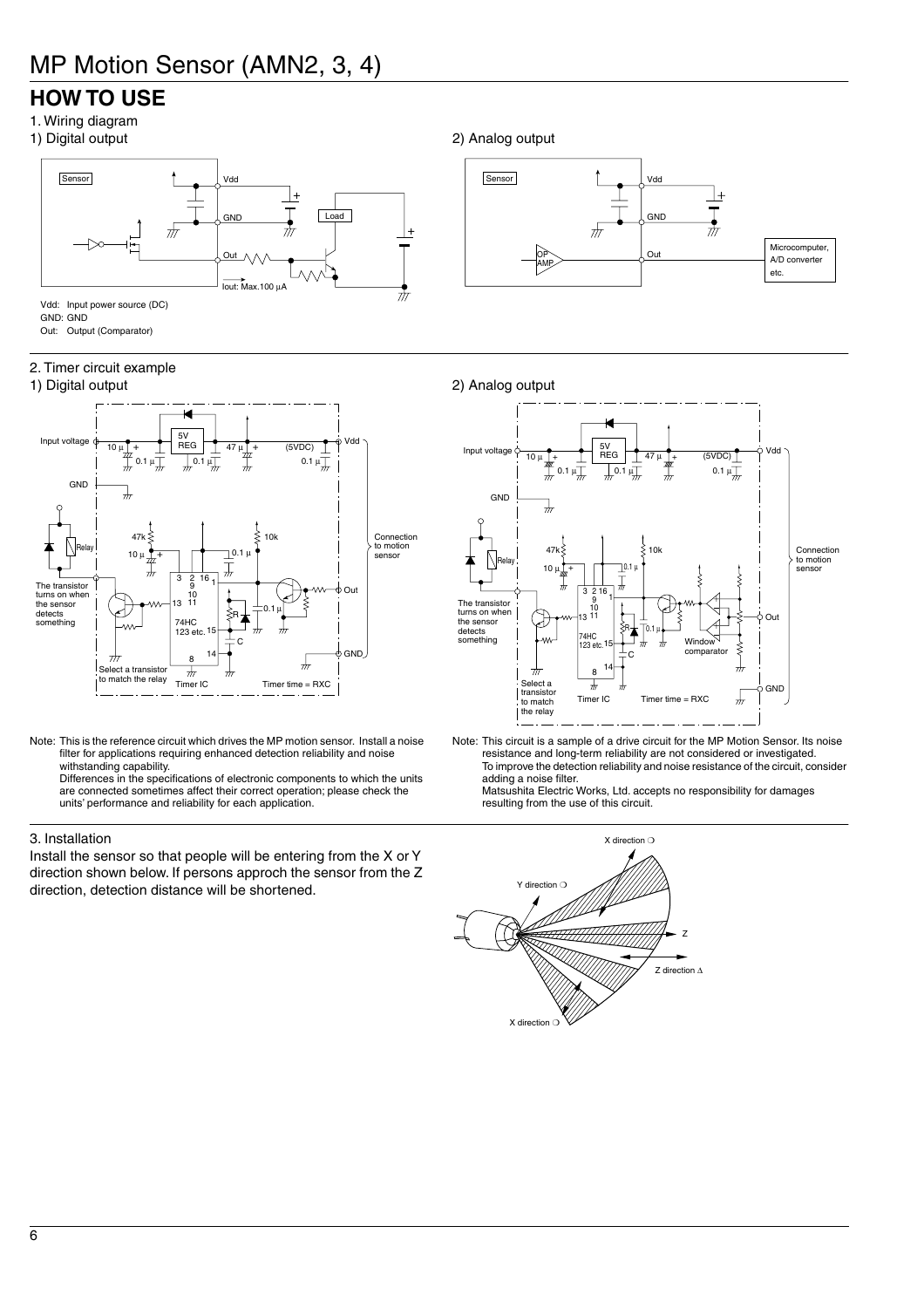# MP Motion Sensor (AMN2, 3, 4)

# **DIMENSIONS** mm inch General tolerance  $\pm 0.5 \pm .020$

1. Standard detection type







Notes: 1. In order to ensure proper detection, install it with the lens exposed at least 3.5mm .138inch.

- 2. As for panel mounting hole, tapering or making a
- large size hole should be done. 3. The height dimension does not include the
- remaining molding gate.

2. Slight motion detection type







Notes: 1. In order to ensure proper detection, install it with the lens exposed at least 2.4mm .094inch.

- 2. As for panel mounting hole, tapering or making a large size hole should be done.
- 3. The height dimension does not include the remaining molding gate.

3. Spot detection type



Recommended PC board pattern

- $9.4^{+0.2}_{-0}$  dia. -0  $.370^{+.008}_{.0}$ dia. Note 1) 45° 45° <u>3-0.65 a i</u><br>3-020 dia. <sup>±</sup>.004  $.08^{+004}$  dia. <sup>±</sup>0.1 5.08 and dia. -0 +0.1  $3 - 026 + 004$  dia. +.004
- 4. 10m detection type





Note 2) 12.9 .508 45° <sup>±</sup>.004  $.08^{+004}$  dia. <sup>±</sup>0.1 5.08 sept dia.

Recommended PC board pattern

 $.705_{0}^{+008}$ dia. +.008  $17.9^{+0.2}_{-0}$  dia.



Notes:

- 1. In order to ensure proper detection, install it with the lens exposed at least 5.6mm .220inch.
- 2. As for panel mounting hole, tapering or
- making a large size hole should be done. 3. The height dimension does not include the remaining molding gate.
- Notes: 1. As for panel mounting hole, tapering or making a large size hole should be done. 2. The height dimension does not include the remaining
	- molding gate.